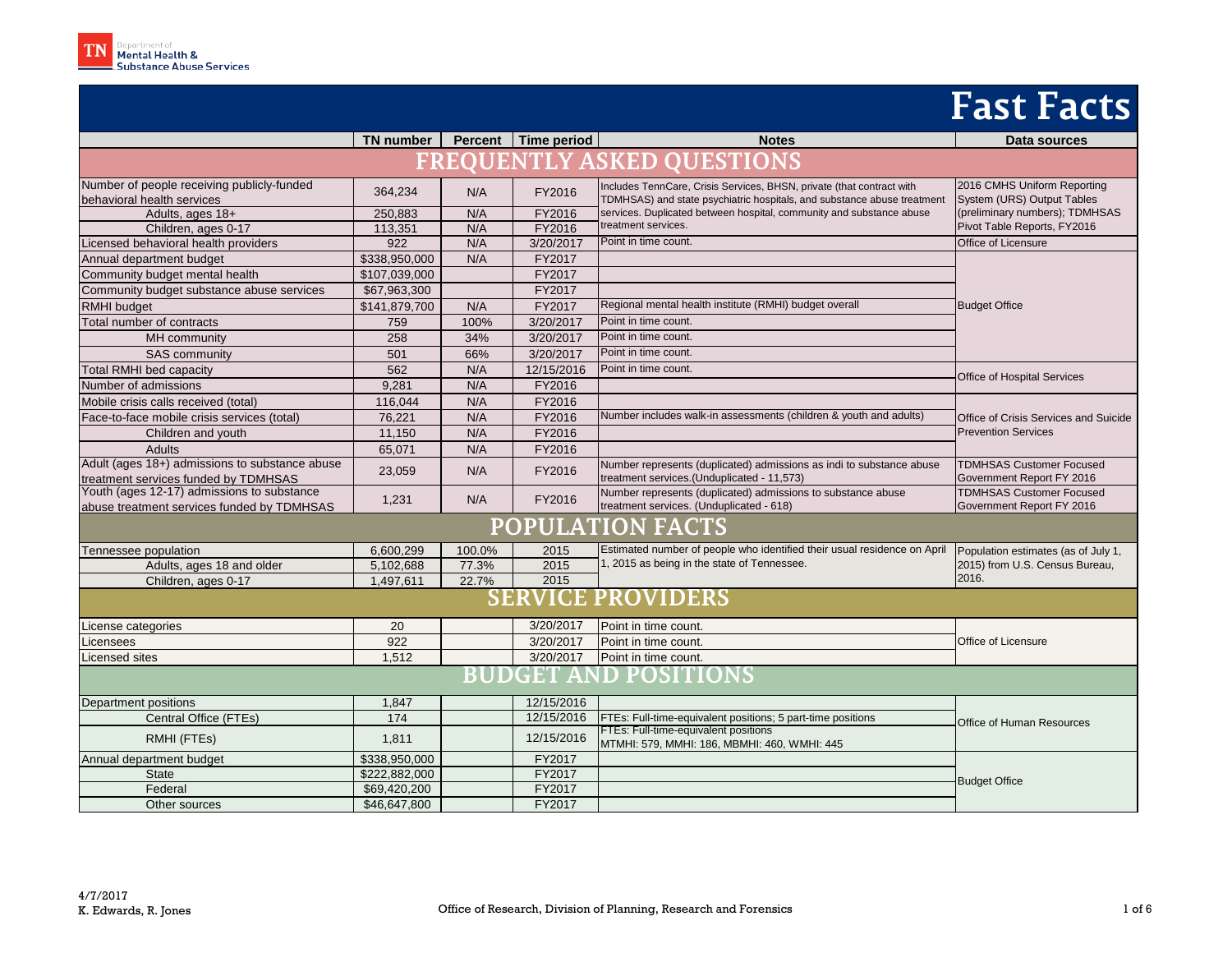|                                                                  |               |        |            |                                                                                                                                              | Fast Facts                         |  |  |
|------------------------------------------------------------------|---------------|--------|------------|----------------------------------------------------------------------------------------------------------------------------------------------|------------------------------------|--|--|
|                                                                  |               |        |            |                                                                                                                                              | Data sources                       |  |  |
|                                                                  |               |        |            | TN number Percent   Time period   Notes<br>REGIONAL MENTAL HEALTH INSTITUTES (RMHIS)                                                         |                                    |  |  |
|                                                                  |               |        |            |                                                                                                                                              |                                    |  |  |
|                                                                  |               |        |            | ALL REGIONAL MENTAL HEALTH INSTITUTES                                                                                                        |                                    |  |  |
| Total beds overall                                               | 577           |        | 3/22/2017  | Point in time count. MBMHI increased the number of licensed beds from<br>150 to 165 in October 2016. These beds will be staffed in May 2017. | <b>Office of Hospital Services</b> |  |  |
| Total number of employees                                        | 1,603         |        | 12/15/2016 | Point in time count.                                                                                                                         |                                    |  |  |
| <b>Total positions overall</b>                                   | 1.673         |        | FY2016-17  | Budgeted positions.                                                                                                                          | Office of Human Resources          |  |  |
| Regional mental health institute budget overall                  | \$141,879,700 |        | FY2017     |                                                                                                                                              |                                    |  |  |
| State appropriation                                              | \$102,527,100 |        | FY2017     |                                                                                                                                              | <b>Budget Office</b>               |  |  |
| Revenue                                                          | \$39,352,600  |        | FY2017     |                                                                                                                                              |                                    |  |  |
| Number of admissions                                             | 9.281         |        | FY2016     | Including forensic and non-forensic population                                                                                               | Office of Hospital Services        |  |  |
| Number of discharges                                             | 8.854         |        | FY2016     | Excluding forensic population; preliminary FY2016 numbers.                                                                                   |                                    |  |  |
| 30-day readmissons                                               | 1,104         | 12.47% | FY2016     | Excluding forensic population; preliminary FY2016 numbers.                                                                                   | Uniform Reporting System (URS)     |  |  |
| 180-day readmissions                                             | 2,713         | 30.64% | FY2016     | Excluding forensic population; preliminary FY2016 numbers.                                                                                   |                                    |  |  |
| Average length of stay (ALOS) in days                            | 6.0           |        | FY2016     | Acute average length of stay excluding forensic population                                                                                   | Office of Hospital Services        |  |  |
| Turnaways                                                        | 2.722         | 23.17% | FY2016     |                                                                                                                                              | Office of IT                       |  |  |
| <b>MEMPHIS MENTAL HEALTH INSTITUTE (Memphis, TN)</b>             |               |        |            |                                                                                                                                              |                                    |  |  |
| Number of beds                                                   | 55            |        | 12/15/2016 | Point in time count.                                                                                                                         |                                    |  |  |
| Number of employees                                              | 186           |        | 12/15/2016 | Point in time count.                                                                                                                         | Office of Hospital Services        |  |  |
| Number of positions                                              | 186           |        | FY2016-17  | Budgeted positions.                                                                                                                          | Office of Human Resources          |  |  |
| Total budget                                                     | \$19,945,100  |        | FY2017     |                                                                                                                                              | <b>Budget Office</b>               |  |  |
| Number of admissions                                             | 1,522         |        | FY2016     |                                                                                                                                              | Office of Hospital Services        |  |  |
| <b>WESTER</b><br><b>HEA</b><br><b>TH INSTITUTE (Bolivar, TN)</b> |               |        |            |                                                                                                                                              |                                    |  |  |
| Number of beds                                                   | 150           |        | 12/15/2016 | Point in time count.                                                                                                                         | Office of Hospital Services        |  |  |
| Number of employees                                              | 434           |        | 12/15/2016 | Point in time count.                                                                                                                         |                                    |  |  |
| Number of positions                                              | 446           |        | FY2016-17  | Budgeted positions.                                                                                                                          | Office of Human Resources          |  |  |
| Total budget                                                     | \$37,273,600  |        | FY2017     |                                                                                                                                              | <b>Budget Office</b>               |  |  |
| Number of admissions                                             | 1.020         |        | FY2016     |                                                                                                                                              | Office of Hospital Services        |  |  |
| <b>MIDDLE TENNESSEE MENTAL HEALTH INSTITUTE (Nashville, TN)</b>  |               |        |            |                                                                                                                                              |                                    |  |  |
| Number of beds                                                   | 207           |        | 12/15/2016 | 30 are devoted to the Forensic Services Program (FSP); 177 for the rest<br>of the facility                                                   | Office of Hospital Services        |  |  |
| Number of employees                                              | 535           |        | 12/15/2016 | Point in time count.                                                                                                                         |                                    |  |  |
| Number of positions                                              | 580           |        | FY2016-17  | Budgeted positions.                                                                                                                          | Office of Human Resources          |  |  |
| <b>Total budget</b>                                              | \$47,904,000  |        | FY2017     |                                                                                                                                              | <b>Budget Office</b>               |  |  |
| Number of admissions                                             | 3,818         |        | FY2016     |                                                                                                                                              | Office of Hospital Services        |  |  |
| MOCCASIN BEND MENTAL HEALTH INSTITUTE (Chattanooga, TN)          |               |        |            |                                                                                                                                              |                                    |  |  |
| Number of beds                                                   | 165           |        | 3/22/2017  | Point in time count. MBMHI increased the number of licensed beds from<br>150 to 165 in October 2016. These beds will be staffed in May 2017. | Office of Hospital Services        |  |  |
| Number of employees                                              | 448           |        | 12/15/2016 | Point in time count.                                                                                                                         |                                    |  |  |
| Number of positions                                              | 461           |        | FY2016-17  | Budgeted positions.                                                                                                                          | Office of Human Resources          |  |  |
| <b>Total budget</b>                                              | \$36,757,000  |        | FY2017     |                                                                                                                                              | <b>Budget Office</b>               |  |  |
| Number of admissions                                             | 2,921         |        | FY2016     |                                                                                                                                              | Office of Hospital Services        |  |  |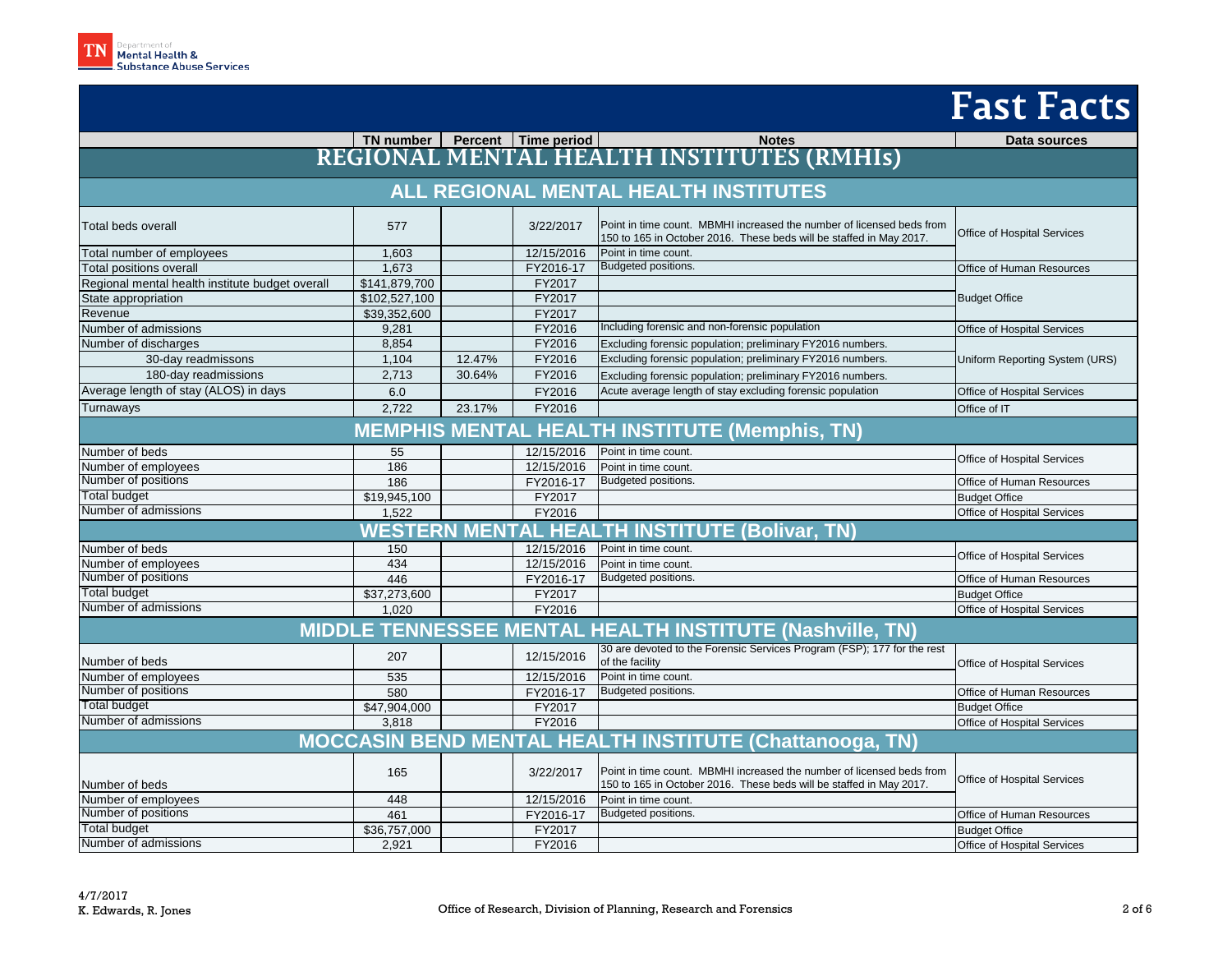|                                                                                |                                                     |              |                                   |                                                                                                                                                                                                                                                                                                                                                                                                                                                                                                                                                                                                                 | <b>Fast Facts</b>                                                                                                                       |  |  |  |
|--------------------------------------------------------------------------------|-----------------------------------------------------|--------------|-----------------------------------|-----------------------------------------------------------------------------------------------------------------------------------------------------------------------------------------------------------------------------------------------------------------------------------------------------------------------------------------------------------------------------------------------------------------------------------------------------------------------------------------------------------------------------------------------------------------------------------------------------------------|-----------------------------------------------------------------------------------------------------------------------------------------|--|--|--|
|                                                                                |                                                     |              | TN number   Percent   Time period | <b>Notes</b>                                                                                                                                                                                                                                                                                                                                                                                                                                                                                                                                                                                                    | Data sources                                                                                                                            |  |  |  |
|                                                                                |                                                     |              |                                   | SERVICE UTILIZATION PER 1,000 POPULATION                                                                                                                                                                                                                                                                                                                                                                                                                                                                                                                                                                        |                                                                                                                                         |  |  |  |
| Penetration rate per 1,000 population                                          | 42.0                                                |              | FY2015                            | U.S. rate is 23.07 (58 reporting states)                                                                                                                                                                                                                                                                                                                                                                                                                                                                                                                                                                        |                                                                                                                                         |  |  |  |
| Community utilization per 1,000 population                                     | 40.2                                                |              | FY2015                            | U.S. rate is 22.57 (57 reporting states)                                                                                                                                                                                                                                                                                                                                                                                                                                                                                                                                                                        | FY2015<br>Uniform Reporting System (URS)                                                                                                |  |  |  |
| State hospital utilization per 1,000 population                                | 1.2                                                 |              | FY2015                            | U.S. rate is 0.44 (51 reporting states)                                                                                                                                                                                                                                                                                                                                                                                                                                                                                                                                                                         |                                                                                                                                         |  |  |  |
|                                                                                |                                                     |              |                                   | PATH (Projects for Assistance in Transition from Homelessness)                                                                                                                                                                                                                                                                                                                                                                                                                                                                                                                                                  |                                                                                                                                         |  |  |  |
| Total number of individuals who were outreached                                | 5,735                                               |              | FY2016                            | Outreach means any contact with individuals.                                                                                                                                                                                                                                                                                                                                                                                                                                                                                                                                                                    |                                                                                                                                         |  |  |  |
| Total number of individuals who were outreached<br>and became enrolled         | 1,492                                               |              | FY2016                            | Individuals who were contacted and became enrolled.                                                                                                                                                                                                                                                                                                                                                                                                                                                                                                                                                             | Office of Housing and Homeless<br><b>Services</b>                                                                                       |  |  |  |
| Total number of individuals currently enrolled                                 | 2,026                                               |              | FY2016                            |                                                                                                                                                                                                                                                                                                                                                                                                                                                                                                                                                                                                                 |                                                                                                                                         |  |  |  |
| Total number of services provided                                              | 6,069                                               |              | FY2016                            | Includes all services (e.g., case management) provided.                                                                                                                                                                                                                                                                                                                                                                                                                                                                                                                                                         |                                                                                                                                         |  |  |  |
|                                                                                |                                                     | <b>ADULT</b> |                                   | <b>MENTAL HEALTH</b>                                                                                                                                                                                                                                                                                                                                                                                                                                                                                                                                                                                            |                                                                                                                                         |  |  |  |
| Adults, ages 18 and older, having any mental<br>illness in the past year       | 1,005,000                                           | 20.4%        | 2013-2014                         | Any mental illness is defined as having a diagnosable mental, behavioral,<br>or emotional disorder, other than a developmental or substance use<br>disorder, that meet the criteria found in the Diagnostic and Statistical<br>Manual of Mental Disorders (DSM-IV).                                                                                                                                                                                                                                                                                                                                             | SAMHSA, Center for Behavioral<br>Health Statistics and Quality,<br>National Survey on Drug Use and<br>Health (2013 and 2014 estimates). |  |  |  |
| Adults, ages 18 and older, having a serious<br>mental illness in the past year | 233,000                                             | 4.7%         | 2013-2014                         | Serious mental illness is defined as having a diagnosable mental,<br>behavioral, or emotional disorder, other than a developmental or<br>substance use disorder, that met the criteria found in the Diagnostic and<br>Statistical Manual of Mental Disorders (DSM-IV).                                                                                                                                                                                                                                                                                                                                          |                                                                                                                                         |  |  |  |
|                                                                                | <b>BEHAVIORAL HEALTH SAFETY NET (BHSN) SERVICES</b> |              |                                   |                                                                                                                                                                                                                                                                                                                                                                                                                                                                                                                                                                                                                 |                                                                                                                                         |  |  |  |
| Adults, ages 19 and over, receiving BHSN<br>services                           | 29,872                                              | N/A          | FY2016                            | Note: Data includes individuals who were served by the BHSN of TN and<br>had their services retro-billed to their assigned MCO and credited back to<br>the BHSN of TN when enrolled into TennCare. Uninsured, indigent<br>Tennesseans with a mental illness, if eligible, can register with a<br>participating community mental health agency in order to begin receiving<br>key services including assessment, evaluation, diagnostic, therapeutic<br>intervention, case management, psychiatric medication management,<br>labs related to medication management, and pharmacy assistance and<br>coordination. | Behavioral Health Safety Net<br>Program                                                                                                 |  |  |  |
|                                                                                | <b>Top four adult BHSN services</b>                 |              |                                   |                                                                                                                                                                                                                                                                                                                                                                                                                                                                                                                                                                                                                 |                                                                                                                                         |  |  |  |
| Case management units of service<br>provided                                   | 322,816                                             | N/A          | FY2016                            | Case management is defined as care coordination for the purpose of<br>linking safety net individuals to clinically indicated services or to benefits<br>that would provide an alternative payer source for these services (1 unit<br>$= 115$ min. session.)                                                                                                                                                                                                                                                                                                                                                     |                                                                                                                                         |  |  |  |
| Psychosocial rehabilitation group units<br>of service provided                 | 84,157                                              | N/A          | FY2016                            | Services that utilize a comprehensive approach (mind, body, and spirit) to<br>work with the whole person for the purposes of improving an individual's<br>functioning, promoting management of illness, and facilitating recovery. (1<br>unit = $115$ min. session.)                                                                                                                                                                                                                                                                                                                                            | <b>Behavioral Health Safety Net</b><br>Program                                                                                          |  |  |  |
| Individual psychotherapy units of<br>service provided                          | 73,406                                              | N/A          | FY2016                            | Individual psychotherapy is any intervention, therapy, therapeutic sessions<br>or related counseling provided through interview, supportive<br>psychotherapy, relationship therapy, insight therapy or other forms of<br>intervention (1 unit = 30/45/60 minute session).                                                                                                                                                                                                                                                                                                                                       |                                                                                                                                         |  |  |  |
| Office visit for evaluation and<br>management units                            | 66,997                                              | N/A          | FY2016                            | Methodology changed in FY14. CPT code name change - Medication<br>Management Service Units was changed to Office Visit for Evaluation and<br>Management Units.                                                                                                                                                                                                                                                                                                                                                                                                                                                  |                                                                                                                                         |  |  |  |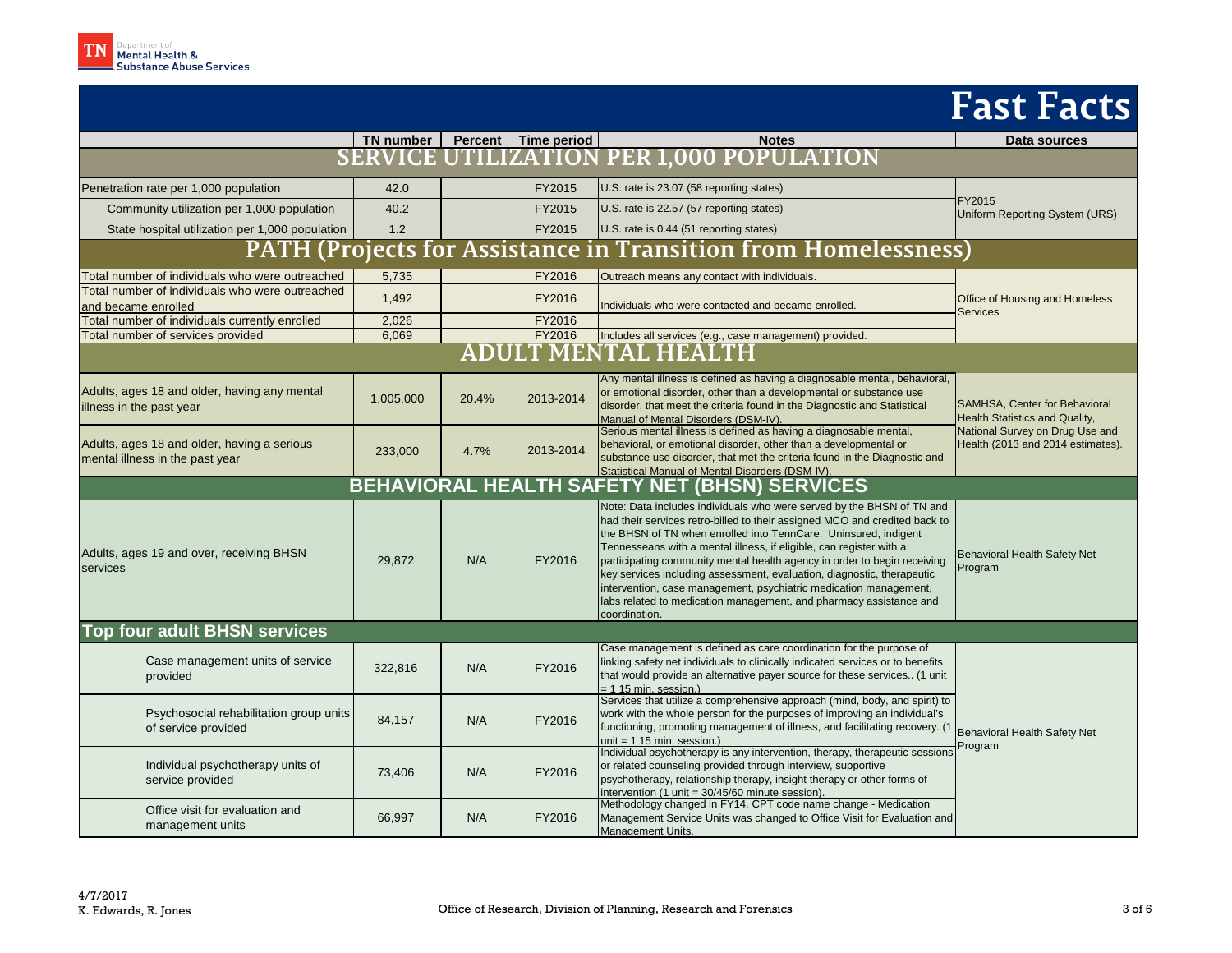|                                                                                          | <b>TN</b> number | <b>Percent</b> | Time period | <b>Notes</b>                                                                                                                                                                                                                                                                                                                                                                        | Data sources                                                                                                                            |  |  |
|------------------------------------------------------------------------------------------|------------------|----------------|-------------|-------------------------------------------------------------------------------------------------------------------------------------------------------------------------------------------------------------------------------------------------------------------------------------------------------------------------------------------------------------------------------------|-----------------------------------------------------------------------------------------------------------------------------------------|--|--|
| <b>CRISIS SERVICES</b>                                                                   |                  |                |             |                                                                                                                                                                                                                                                                                                                                                                                     |                                                                                                                                         |  |  |
| Mobile crisis calls received (total)                                                     | 116,044          | N/A            | FY2016      | Includes children & youth and adults                                                                                                                                                                                                                                                                                                                                                |                                                                                                                                         |  |  |
| Individuals receiving face-to-face mobile crisis<br>services (total)                     | 76,221           | N/A            | FY2016      | Number includes walk-in assessments (children & youth and adults)                                                                                                                                                                                                                                                                                                                   |                                                                                                                                         |  |  |
| Children and youth                                                                       | 11,150           | N/A            | FY2016      |                                                                                                                                                                                                                                                                                                                                                                                     |                                                                                                                                         |  |  |
| <b>Adults</b>                                                                            | 65,071           | N/A            | FY2016      |                                                                                                                                                                                                                                                                                                                                                                                     | <b>Office of Crisis Services and Suicide</b><br><b>Prevention Services</b>                                                              |  |  |
| Individuals served in the 8 crisis stabilization units<br>(CSUs)                         | 10,327           |                | FY2016      |                                                                                                                                                                                                                                                                                                                                                                                     |                                                                                                                                         |  |  |
| Individuals served in walk-in centers (attached to<br>the CSUs)                          | 17,934           |                | FY2016      | Total number of mobile crisis services provided in walk-in centers (not<br>counted as additional assessments)                                                                                                                                                                                                                                                                       |                                                                                                                                         |  |  |
| Individuals receiving respite services                                                   | 2,219            |                | FY2016      |                                                                                                                                                                                                                                                                                                                                                                                     |                                                                                                                                         |  |  |
| Admissions to medically monitored crisis<br>detoxification services (MMCDs)              | 3,267            |                | FY2016      |                                                                                                                                                                                                                                                                                                                                                                                     | Office of Treatment and Recovery<br><b>Services</b>                                                                                     |  |  |
| CHILDREN AND YOUTH MENTAL HEALTH                                                         |                  |                |             |                                                                                                                                                                                                                                                                                                                                                                                     |                                                                                                                                         |  |  |
| Children (2-17 years) with mental health issues                                          | 280,791          | 21.0%          | 2011-2012   | Children where a doctor diagnosed autism, developmental delays,<br>depression, anxiety, ADD/ADHD, or behavioral/conduct problems.<br>Number calculated by multiplying state percentage with TN 2015<br>population estimates (2-17 years).                                                                                                                                           | The Annie E. Casey Foundation,<br>KIDS COUNT Data Center (2011-<br>$2012$ ).                                                            |  |  |
| Adolescents, ages 12 to 17 years, having a major<br>depressive episode in the past year. | 50,000           | 9.9%           | 2013-2014   | Major depressive episode (MDE) specified by a period of at least 2 weeks<br>with depressed mood or loss of interest or pleasure in daily activities and<br>had a majority of specified depression symptoms.                                                                                                                                                                         | SAMHSA, Center for Behavioral<br>Health Statistics and Quality,<br>National Survey on Drug Use and<br>Health (2013 and 2014 estimates). |  |  |
| <b>MOBILE CRISIS SERVICES FOR CHILDREN AND ADOLESCENTS</b>                               |                  |                |             |                                                                                                                                                                                                                                                                                                                                                                                     |                                                                                                                                         |  |  |
| Face-to-face mobile crisis services for children<br>and youth                            | 11,150           | N/A            | FY2016      | Number includes walk-in assessments (children & youth and adults)                                                                                                                                                                                                                                                                                                                   | Office of Crisis Services and Suicide<br><b>Prevention Services</b>                                                                     |  |  |
|                                                                                          |                  |                |             | CHILDREN AND ADOLESCENTS RECEIVING MENTAL HEALTH SERVICES                                                                                                                                                                                                                                                                                                                           |                                                                                                                                         |  |  |
| Children and youth (0-17 years) receiving<br>classroom education and prevention training | 56,242           |                | FY2016      | Classroom education and prevention trainings include mental health<br>awareness, reducing stigma, suicide prevention/resources,<br>violence/bullying prevention. Data includes: Child and Family Mental<br>Health Education (NAMI); Erase the Stigma; Better Attitudes and Skills In<br>Children (B.A.S.I.C.); Violence and Bullying Prevention; Mental Health<br>101: Youth Screen | Division of Mental Health Services                                                                                                      |  |  |
| Children and youth (0-17 years) receiving early<br>intervention services                 | 4,679            |                | FY2016      | Data includes Early Intervention & Prevention Program (EIPP), Regional<br>Intervention Program, Early Connections Network, System of Care<br>Expansion, School Based Behavioral Health Liaisons                                                                                                                                                                                     |                                                                                                                                         |  |  |
| Transitional age youth (15-30 years) receiving<br>intervention services                  | 43               |                | FY2016      | Includes data from First Episode Psychosis Inititative and Healthy<br><b>Transitions</b>                                                                                                                                                                                                                                                                                            |                                                                                                                                         |  |  |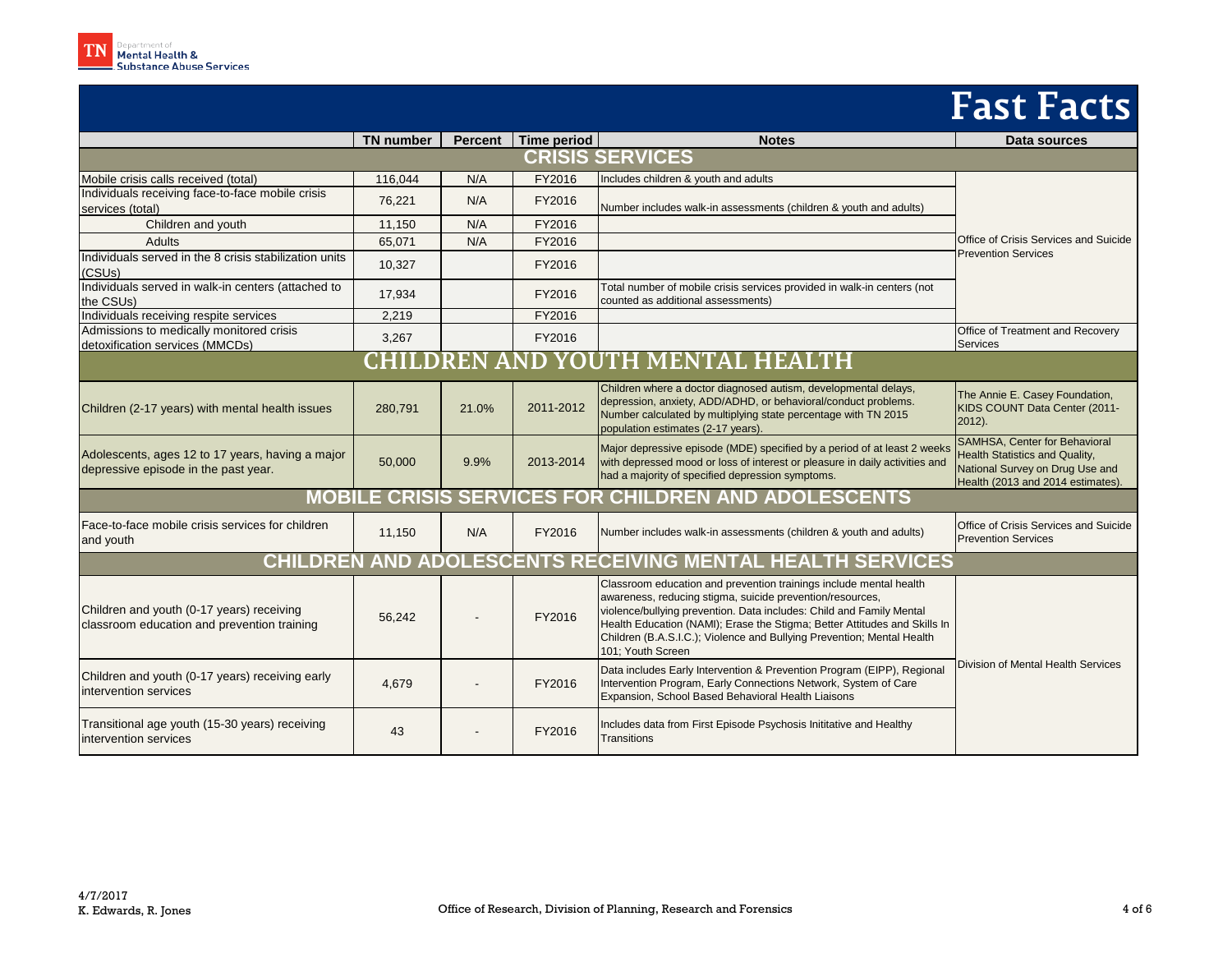|                                                                                                   | TN number |                    | Percent   Time period | <b>Notes</b>                                                                                                                                                                                                                                                                                                                                                                                                                                                             | Data sources                                                                                                             |  |  |
|---------------------------------------------------------------------------------------------------|-----------|--------------------|-----------------------|--------------------------------------------------------------------------------------------------------------------------------------------------------------------------------------------------------------------------------------------------------------------------------------------------------------------------------------------------------------------------------------------------------------------------------------------------------------------------|--------------------------------------------------------------------------------------------------------------------------|--|--|
| <b>CO-OCCURRING MENTAL</b>                                                                        |           | <b>ILLNESS AND</b> |                       | <b>SUBSTANCE USE DISORDERS IN</b>                                                                                                                                                                                                                                                                                                                                                                                                                                        | <b>TENNESSEE</b>                                                                                                         |  |  |
| Adolescents aged 12-17 with both substance use<br>disorder and major depressive episode           | 7,147     | 1.4%               | 2014                  | Number calculated by multiplying national percentage by TN 2015<br>population estimates (12-17 years).                                                                                                                                                                                                                                                                                                                                                                   |                                                                                                                          |  |  |
| Adults, ages 18 and older, with any mental illness<br>and substance use disorder                  | 168,389   | 3.3%               | 2014                  | Number calculated by multiplying national percentage by TN population<br>$(18 + \text{years}).$                                                                                                                                                                                                                                                                                                                                                                          | SAMHSA, Behavioral Health Trends<br>in the United States, 2014.                                                          |  |  |
| Adults, ages 18 and older, with serious mental<br>illness and substance use disorder              | 45,924    | 0.9%               | 2014                  | Number calculated by multiplying national percentage by TN 2015<br>population estimates (18+ yearsr).                                                                                                                                                                                                                                                                                                                                                                    |                                                                                                                          |  |  |
| <b>ULT SU</b><br>AD<br><b>BSTANCE USE</b>                                                         |           |                    |                       |                                                                                                                                                                                                                                                                                                                                                                                                                                                                          |                                                                                                                          |  |  |
| Adults, ages 18 and older, having alcohol or illicit<br>drug dependence or abuse in the past year | 354,000   | 7.2%               | 2013-2014             | Illicit drugs include marijuana/hashish, cocaine and crack, heroin,<br>hallucinogens, inhalants, or prescription-type therapeutics used<br>nonmedically.                                                                                                                                                                                                                                                                                                                 | SAMHSA, Center for Behavioral<br>Health Statistics and Quality,<br>National Survey on Drug Use and<br>Health. 2013-2014. |  |  |
| Adults, ages 18 and older, using nonmedical pain<br>relievers in the past year                    | 190,000   | 3.9%               | 2013-2014             | Nonmedical use of pain relievers include any form of prescription pain<br>relievers that were not prescribed (taken only for the experience or feeling<br>they caused). Does not include over-the-counter use of pain relievers<br>without a doctor's prescription (aspirin, Tylenol, Advil, etc.)                                                                                                                                                                       |                                                                                                                          |  |  |
| Adults, ages 18 and over, admitted to substance<br>abuse treatment services funded by TDMHSAS     | 23,059    | N/A                | FY2016                | Number represents (duplicated) admissions as indi to substance abuse<br>treatment services.(Unduplicated - 11,573)                                                                                                                                                                                                                                                                                                                                                       | <b>TDMHSAS Customer Focused</b><br>Government Report FY 2016                                                             |  |  |
| <b>TOP THREE SUBSTANCES OF ABUSE</b>                                                              |           |                    |                       |                                                                                                                                                                                                                                                                                                                                                                                                                                                                          |                                                                                                                          |  |  |
| Other opioids                                                                                     | 6,733     | 29.2%              | FY2016                | Percent is calculated by taking the number of adults, ages 18 and over, in<br>treatment with prescription opioids (or alcohol or marijuana) as a primary                                                                                                                                                                                                                                                                                                                 | TDMHSAS Pivot Table Reports,<br>FY2016                                                                                   |  |  |
| Alcohol                                                                                           | 6,457     | 28.0%              | FY2016                | substance of abuse and dividing it by the total number of adults in<br>treatment. Prescription opioids include opioids and synthetics:<br>buprenorphine, codeine, hydrocodone, hydromorphone, meperidine,<br>morphine, opium, oxycodone, pentazocine, propoxyphene, tramadol, and<br>any other drug with morphine-like effects.                                                                                                                                          |                                                                                                                          |  |  |
| Marijuana                                                                                         | 2,629     | 11.4%              | FY2016                |                                                                                                                                                                                                                                                                                                                                                                                                                                                                          |                                                                                                                          |  |  |
| <b>TOP THREE SERVICES</b>                                                                         |           |                    |                       |                                                                                                                                                                                                                                                                                                                                                                                                                                                                          |                                                                                                                          |  |  |
| Residential rehabilitation services: number of bed<br>days                                        | 98,616    | N/A                | FY2016                | Intense group treatment provided in a residential treatment facility. Clients<br>stay overnight (from 5 to 21 days), participate in group/other treatment<br>activities during the day and must have 5 counseling contacts $+5$<br>lectures/seminars a week. Family members can participate in treatment.                                                                                                                                                                |                                                                                                                          |  |  |
| Halfway house services: number of bed days                                                        | 60,503    | N/A                | FY2016                | Group and individual treatment provided in therapeutic, licensed living<br>environment; includes expectation that client will seek/maintain<br>employment or job training in community, participate in at least one<br>counseling contact and one educational lecture per week, work 12 step<br>program with sponsor, and regularly attend 12 step meetings. Clients<br>must agree to participate in random drug screens. Halfway houses are all<br>male or all female.  | <b>TDMHSAS Tennessee Web</b><br>Interface Technology System,<br>FY2016                                                   |  |  |
| Adult intensive outpatient services: hours of<br>services                                         | 76,595    | N/A                | FY2016                | Intense group treatment provided 9 - 19 hours/week, with sessions on 3-4<br>days/week. Education about addiction and recovery counseling is<br>provided. Clients are introduced to the 12 step recovery program and are<br>encouraged to work steps of the program. Family members can<br>participate in treatment. Group size: min. 6 and max. 12 clients. All clients<br>expected to attend 12 step meetings and to have random drug screenings<br>while in treatment. |                                                                                                                          |  |  |
| YOUTH SUBSTANCE USE                                                                               |           |                    |                       |                                                                                                                                                                                                                                                                                                                                                                                                                                                                          |                                                                                                                          |  |  |